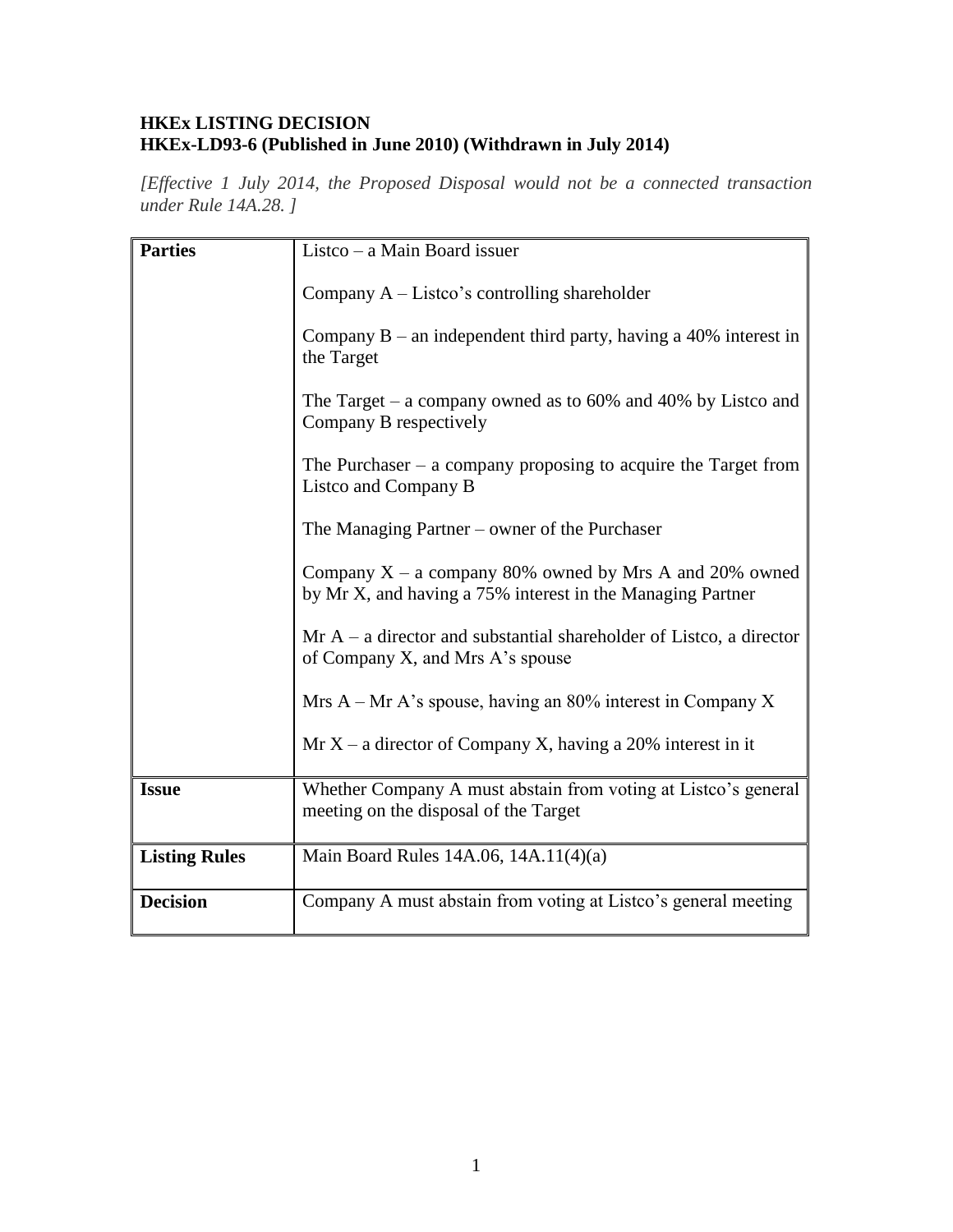# **FACTS**

- 1. Listco and Company B proposed to dispose of the Target to the Purchaser (the **Proposed Disposal**).
- 2. Mr A was responsible for negotiating the Proposed Disposal on Listco's behalf.
- 3. Before the Proposed Disposal, Mrs A would transfer her entire interest in Company X to Mr X at a nominal consideration (the **Proposed Transfer**). In return, Mr X's undertook to pay to Listco 80% of any distribution (in terms of dividend or otherwise) paid by Company X to him net of (i) the shareholder's loan due from Company X to him and (ii) reasonable expenses incurred by him. Mr A would resign as Company X's director on completion of the Proposed Transfer (**Mr A's resignation**).
- 4. The simplified shareholding structures of the relevant companies before and after completion of the Proposed Disposal and Proposed Transfer are set out below:

*Before Completion of the Proposed Transfer and Proposed Disposal* 

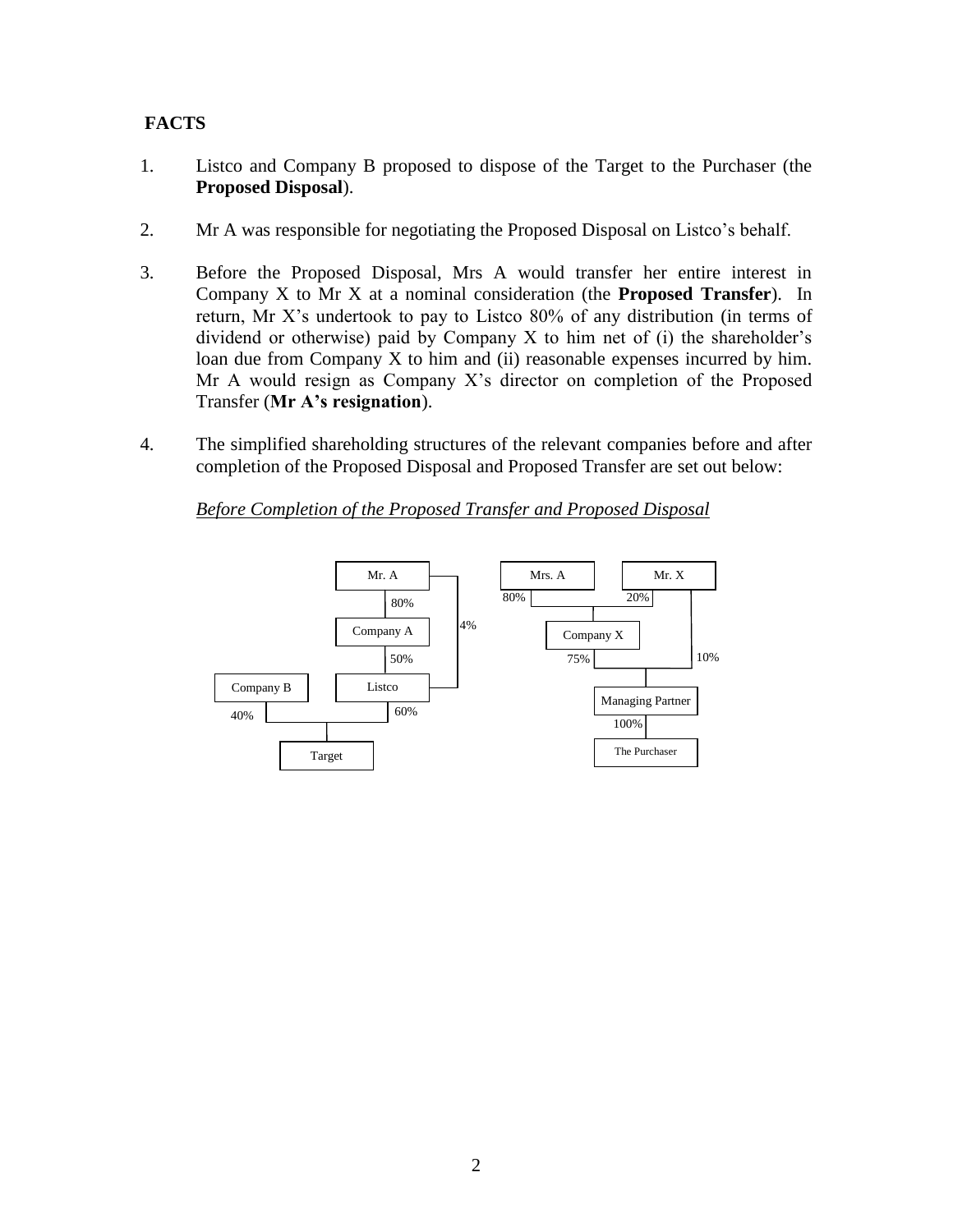#### *After completion of the Proposed Transfer and Proposed Disposal*



- 5. The Proposed Disposal would be a connected transaction under Rule 14.13(1)(b) as Company B was a controller of the Target.
- 6. Listco sought the Exchange's confirmation that Company A had no material interest in the Proposed Disposal and would not be required to abstain from voting at Listco's general meeting on the resolution to approve it. Listco submitted that:
	- a. Company A was not Company B's associate or a party to the Proposed Disposal. Neither Company A nor its associates could obtain any benefit, whether economic or otherwise, not available to Listco's other shareholders.
	- b. The Managing Partner ran the Purchaser's daily business. Mr and Mrs A were not board members of the Managing Partner. They were not involved in the negotiation or decision making of the Purchaser's acquisition of the Target on the Purchaser's behalf.
	- c. The Proposed Transfer and Mr A's resignation would effectively prevent Mr and/or Mrs A from obtaining any direct or indirect interest from the Target through the Purchaser.

### **APPLICABLE LISTING RULES**

- 7. Rule 1.01 states that an associate of a director includes:
	- (a) his spouse;
	- (b) any company in the equity capital of which he and/or his spouse (individually or taken together) is/are directly or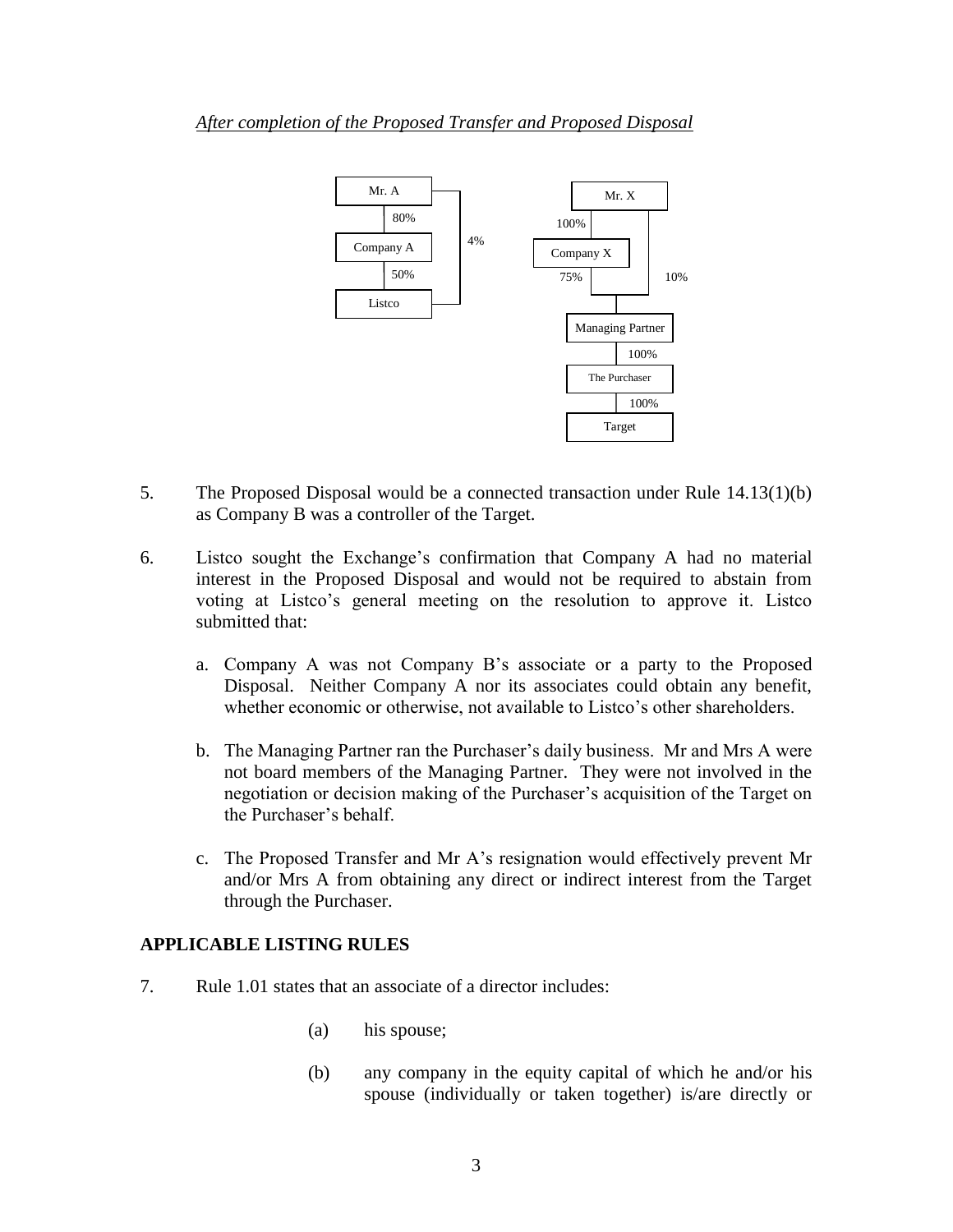indirectly interested so as to exercise or control the exercise of 30% or more of the voting power at general meetings or to control the composition of a majority of the board of directors; and

- (c) a subsidiary of the company mentioned in paragraph (b).
- 8. Rule 14A.06 states that:

The Exchange has the specific power to deem a person to be connected (see rule 14A.11(4)) …

- 9. Rule 14A.11 states that for the purposes of Chapter 14A, the definition of "connected person" includes:
	- (1) a director, chief executive or substantial shareholder … of the listed issuer;

…

- (4) any associate of a person referred to in rules  $14A.11(1)$ ,  $(2)$ or (3). The definitions of "associate" … are contained in rules 1.01 and 19A.04, respectively. In this Chapter, an "associate" of a person referred to in rules  $14A.11(1)$ ,  $(2)$  or (3) includes the following additional persons:
	- (a) any person or entity with whom a person referred to in rules  $14A.11(1)$ ,  $(2)$  or  $(3)$  has entered, or proposes to enter, into any agreement, arrangement, understanding or undertaking, whether formal or informal and whether express or implied, with respect to the transaction which is such that, in the opinion of the Exchange, that person or entity should be considered a connected person;
- 10. Rule 14A.54 states that:

…

The Exchange will require any connected person with a material interest in a proposed transaction, and any shareholder with a material interest in such transaction and its associate(s), to abstain from voting at the relevant general meeting on the relevant resolution(s).